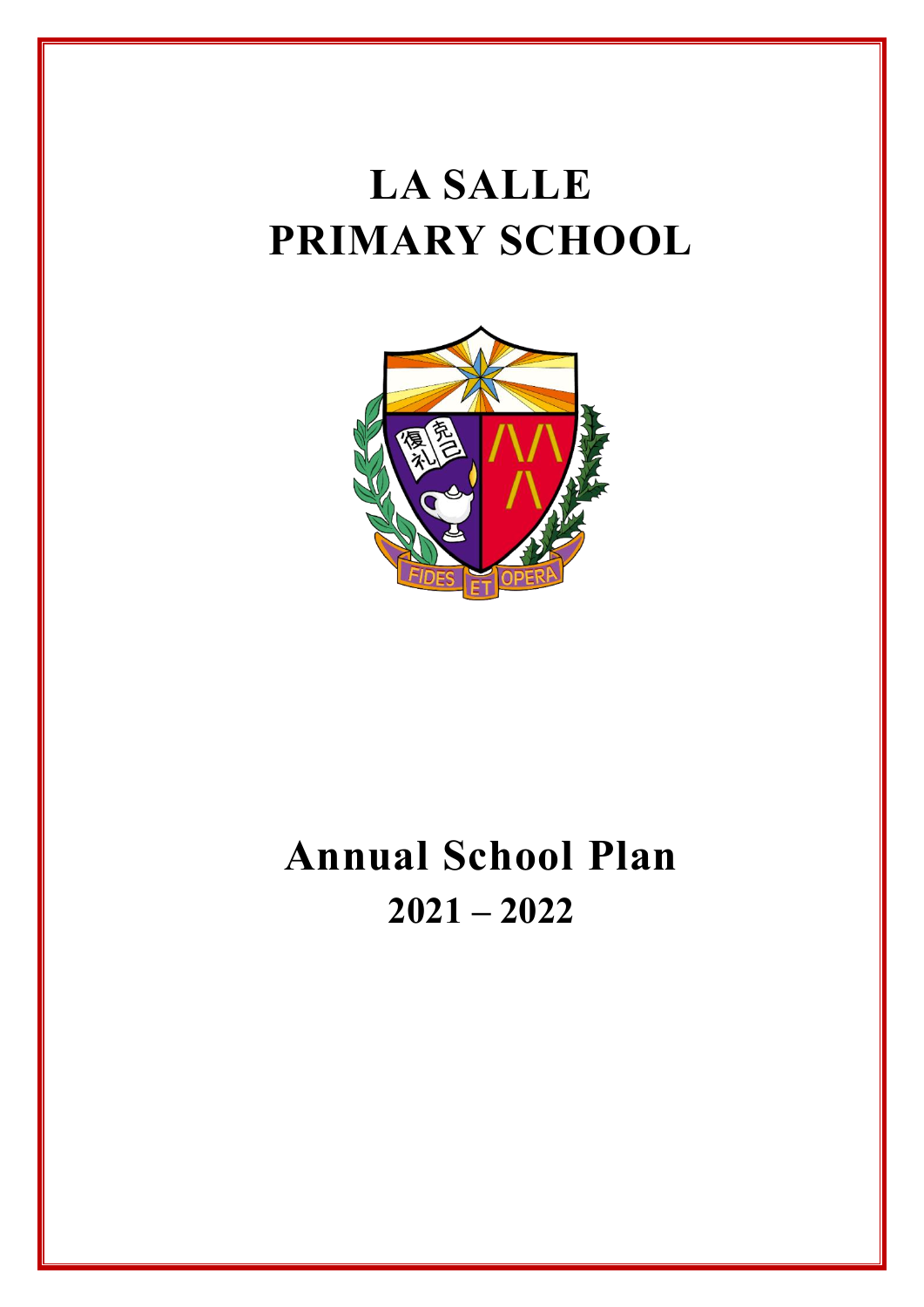### **La Salle Primary School**

#### **1. Vision**

By touching the minds and hearts of the children confided to our care, and by providing the highest quality of education, we aspire to be the best primary school in Hong Kong.

#### **2. Mission**

To give a human and Christian education to the young, paying particular attention to the needy.

#### **3. School Motto**

Fides et Opera

#### **4. Educational Characteristics**

- $\Box$ To recognise the importance of biblical teachings - commitments to Christian spiritual values.
- To strengthen the teaching and learning of Chinese, English and  $\Box$ Mandarin - enhancement of students' biliterate and trilingual abilities.
- To motivate self-learning  $\Box$
- To encourage respect for individuals  $\Box$
- To encourage participation in extra-curricular activities  $\Box$
- To enhance IT in education  $\Box$
- $\Box$ To attain a good understanding of the Mainland and the world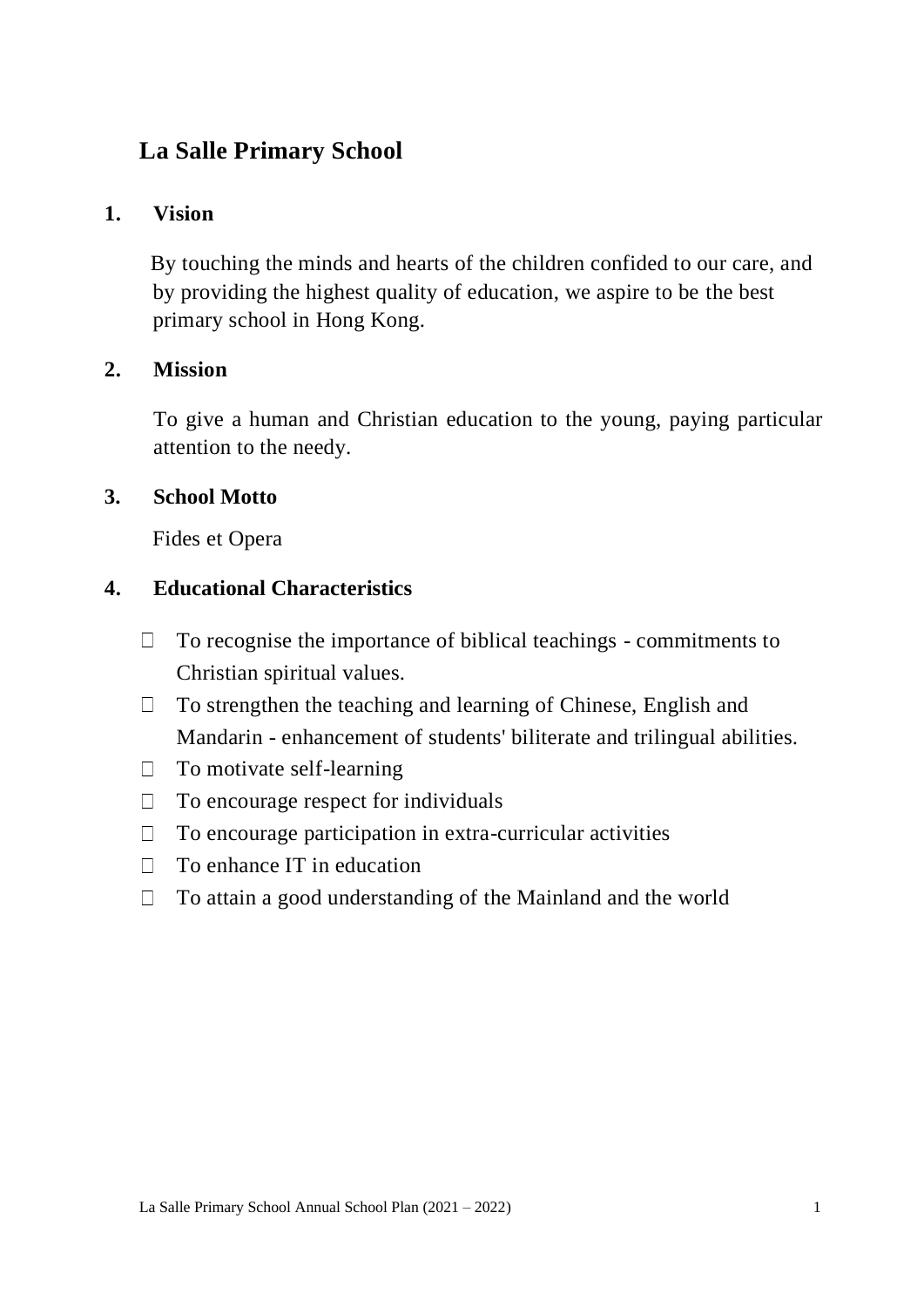## **La Salle Primary School**

## **Annual School Plan**

## **2021-2022**

- 1. To empower students to be ready for the  $21<sup>st</sup>$  century with a love for learning
- 2. To engage in collective inquiry and sharing to improve learning and teaching efficacy
- 3. To nurture our boys to become 'bona fide' Lasallians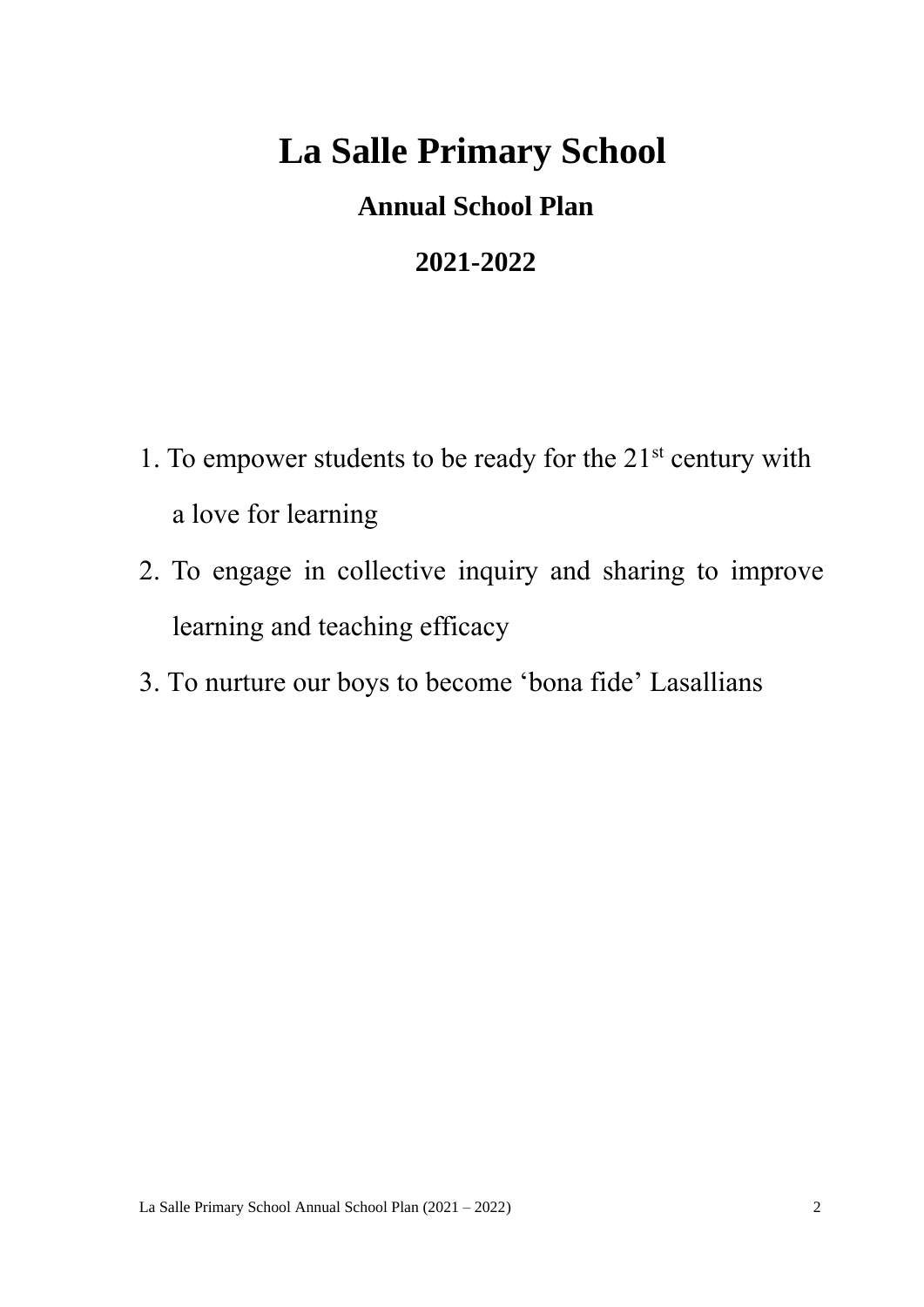|     |                |                               |                          |                | <b>Methods of</b>  | <b>Time Scale</b> | People in  | <b>Resources</b> |
|-----|----------------|-------------------------------|--------------------------|----------------|--------------------|-------------------|------------|------------------|
|     | <b>Targets</b> | <b>Strategies</b>             | <b>Success Criteria</b>  |                | <b>Evaluation</b>  |                   | charge     | <b>Required</b>  |
| 1.1 | To help        | 1.1.1 To promote learning     | 70% of teachers agree    | $\overline{a}$ | Evaluations        | Sept $2021 -$     | PSMCD and  | Resources        |
|     | students       | by doing                      | that students can        |                | in the Annual      | <b>July 2022</b>  | Department | provided by      |
|     | extend their   |                               | develop life-long        |                | School Plan        |                   | Heads of   | different        |
|     | horizons by    |                               | learning capabilities    |                | meeting            |                   | different  | subjects and     |
|     | developing     |                               | through interactive      |                | <b>Discussions</b> |                   | subjects   | <b>IBL</b> Week  |
|     | life-long      |                               | activities               |                | in                 |                   |            | materials        |
|     | learning       |                               |                          |                | Curriculum         |                   |            |                  |
|     | capabilities   |                               |                          |                | Development        |                   |            |                  |
|     |                |                               |                          |                | Team               |                   |            |                  |
|     |                |                               |                          |                | meetings           |                   |            |                  |
|     |                |                               |                          |                |                    |                   |            |                  |
|     |                | 1.1.2 To facilitate students' | 70% of teachers agree    |                | Evaluations        | Sept 2021-        | PSMCD and  | Worksheets,      |
|     |                | independent learning          | that various skills help |                | in the Annual      | <b>July 2022</b>  | Department | Apps, online     |
|     |                | capabilities through          | students develop the     |                | School Plan        |                   | Heads of   | platforms and    |
|     |                | the development of            | abilities of self-       |                | meeting            |                   | different  | teaching aids    |
|     |                | cognitive,                    | directed learning        |                | <b>Discussions</b> |                   | subjects   |                  |
|     |                | metacognitive and             | enthusiastically         |                | in                 |                   |            |                  |
|     |                | affective skills              |                          |                | Curriculum         |                   |            |                  |
|     |                |                               |                          |                | Development        |                   |            |                  |
|     |                |                               |                          |                | Team               |                   |            |                  |
|     |                |                               |                          |                | meetings           |                   |            |                  |
|     |                |                               |                          |                |                    |                   |            |                  |

### **1. Major Concern: To empower students to be ready for the 21st century with a love for learning**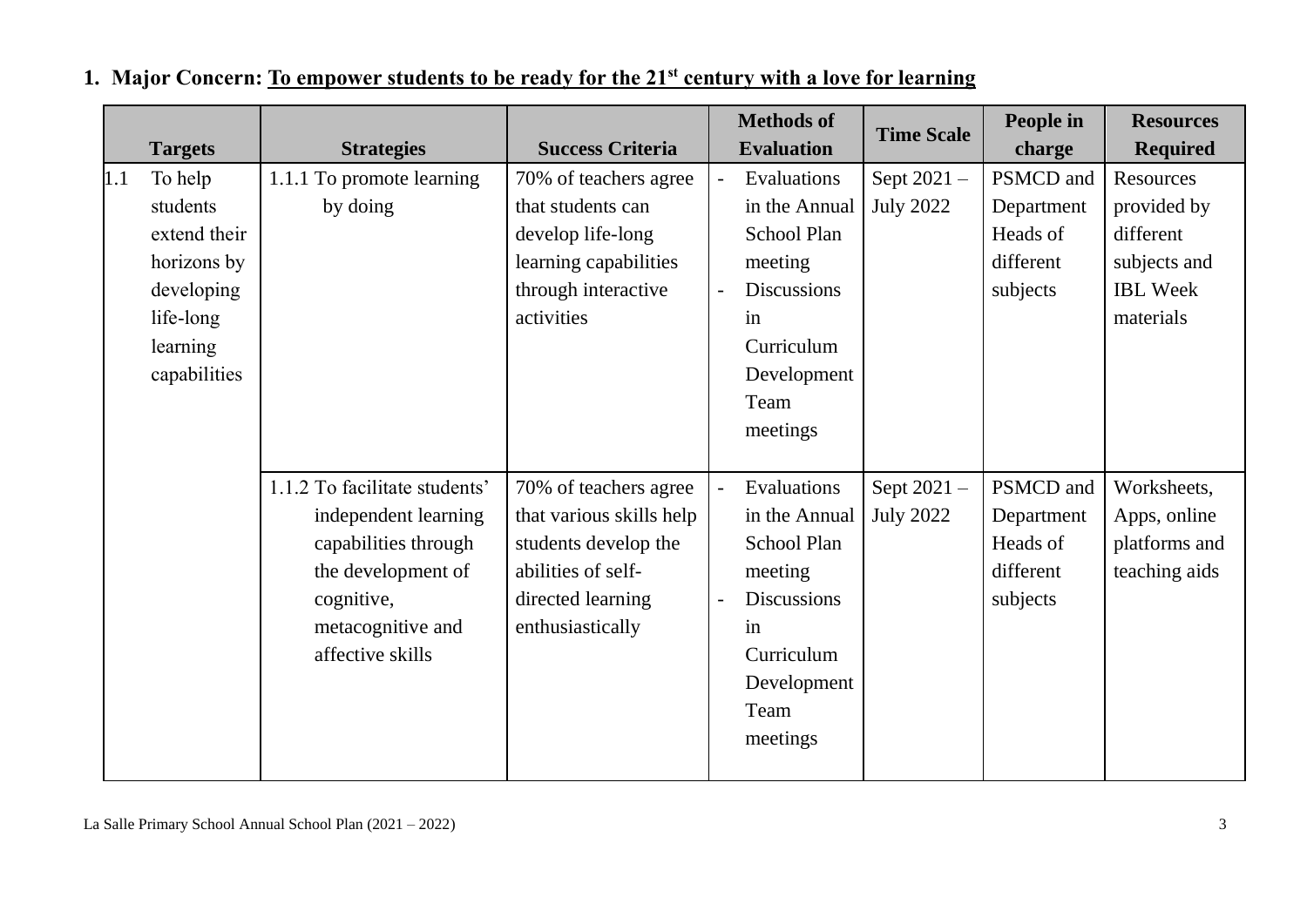|                |                             |                         |                | <b>Methods of</b>  | <b>Time Scale</b> | People in    | <b>Resources</b> |
|----------------|-----------------------------|-------------------------|----------------|--------------------|-------------------|--------------|------------------|
| <b>Targets</b> | <b>Strategies</b>           | <b>Success Criteria</b> |                | <b>Evaluation</b>  |                   | charge       | <b>Required</b>  |
| 1.2 To further | 1.2.1. To promote 'Reading  | 70% of teachers agree   | $\sim$         | Evaluations        | Sept 2021-        | PSMCD,       | Various          |
| develop        | to learn' by the use        | that more reading       |                | in the Annual      | <b>July 2022</b>  | Department   | reading          |
| students'      | of wide range of            | platforms and           |                | <b>School Plan</b> |                   | Heads of     | materials and    |
| reading habits | reading materials           | activities help to      |                | meeting            |                   | different    | interesting      |
| and interests  | with a view to              | promote a positive      |                | <b>Discussions</b> |                   | subjects and | online           |
|                | fostering a reading         | reading culture at      |                | in                 |                   | the Teacher  | platforms        |
|                | culture and by              | school                  |                | Curriculum         |                   | Librarian    | selected by      |
|                | joining different           |                         |                | Development        |                   |              | teachers and     |
|                | activities                  |                         |                | Team               |                   |              | the Teacher      |
|                |                             |                         |                | meetings           |                   |              | Librarian        |
|                |                             |                         |                |                    |                   |              |                  |
|                | 1.2.2 To enable students to | 70% of teachers agree   | $\blacksquare$ | Evaluations        | Sept 2021-        | PSMCD,       | Resources        |
|                | gain knowledge of           | that students'          |                | in the Annual      | <b>July 2022</b>  | Department   | used during      |
|                | different areas and         | participation in the    |                | <b>School Plan</b> |                   | Heads of     | the lessons      |
|                | apply reading skills        | learning process help   |                | meeting            |                   | different    |                  |
|                | and strategies to           | them to learn           |                | <b>Discussions</b> |                   | subjects     |                  |
|                | construct knowledge         | constructively          |                | in                 |                   |              |                  |
|                |                             |                         |                | Curriculum         |                   |              |                  |
|                |                             |                         |                | Development        |                   |              |                  |
|                |                             |                         |                | Team               |                   |              |                  |
|                |                             |                         |                | meetings           |                   |              |                  |
|                |                             |                         |                |                    |                   |              |                  |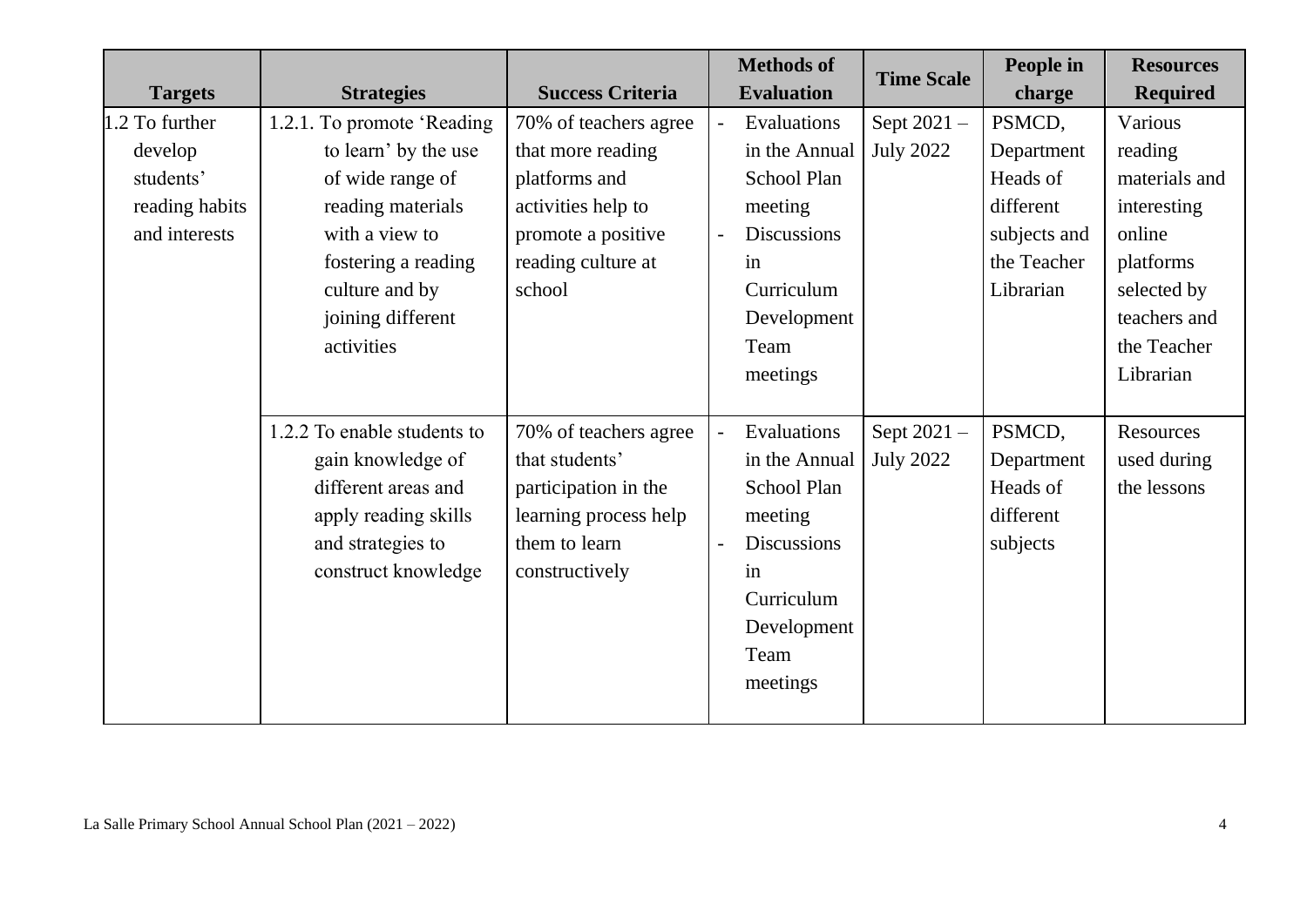|                    |                            |                         |                          | <b>Methods of</b>  | <b>Time Scale</b> | People in     | <b>Resources</b> |
|--------------------|----------------------------|-------------------------|--------------------------|--------------------|-------------------|---------------|------------------|
| <b>Targets</b>     | <b>Strategies</b>          | <b>Success Criteria</b> |                          | <b>Evaluation</b>  |                   | charge        | <b>Required</b>  |
| 1.3 To promote     | 1.3.1 To enhance STREAM-   | 70% of teachers agree   | $\equiv$                 | <b>Discussions</b> | Sept 2021-        | PSMCD,        | Resources for    |
| <b>STREAM</b>      | related learning           | that students can       |                          | in                 | <b>July 2022</b>  | Head of       | carrying out     |
| education          | opportunities to form      | experiment and apply    |                          | Curriculum         |                   | <b>STREAM</b> | the STREAM       |
| into the           | part of the essential      | their knowledge to      |                          | Development        |                   | education     | activities       |
| Mathematics,       | learning experiences,      | new tasks               |                          | Team               |                   | and           |                  |
| Religious          | inclusive of learning      |                         |                          | meetings           |                   | Department    |                  |
| Knowledge,         | opportunities beyond       |                         |                          |                    |                   | Heads of      |                  |
| Free               | the classroom              |                         |                          |                    |                   | different     |                  |
| Reading,           |                            |                         |                          |                    |                   | subjects      |                  |
| <b>Visual Arts</b> | 1.3.2 To develop students' | 70% of teachers agree   | $\overline{\phantom{a}}$ | <b>Discussions</b> | Sept 2021-        | PSMCD,        | Teaching aids    |
| and Science        | STREAM mindset and         | that students can       |                          | in                 | <b>July 2022</b>  | Head of       | and resources    |
| curriculum         | enable them to integrate   | develop creativity and  |                          | Curriculum         |                   | <b>STREAM</b> | of the           |
|                    | STREAM knowledge           | problem-solving skills  |                          | Development        |                   | education     | <b>STREAM</b>    |
|                    | and skills in solving      |                         |                          | Team               |                   | and           | activities       |
|                    | authentic or real-life     |                         |                          | meetings           |                   | Department    |                  |
|                    | problems                   |                         |                          |                    |                   | Heads of      |                  |
|                    |                            |                         |                          |                    |                   | different     |                  |
|                    |                            |                         |                          |                    |                   | subjects      |                  |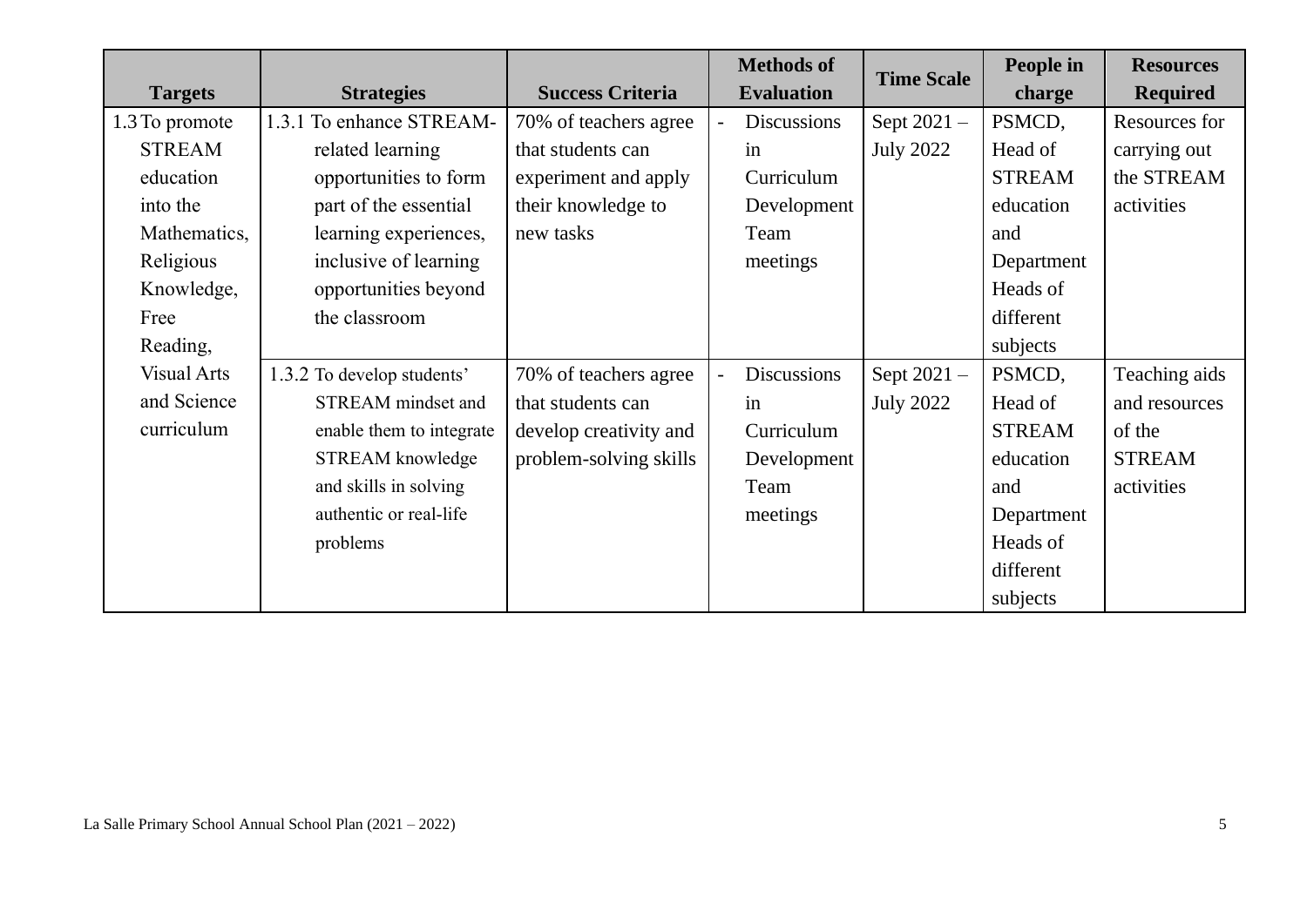|                |                          |                         |                          | <b>Methods of</b>  | <b>Time Scale</b> | People in  | <b>Resources</b> |
|----------------|--------------------------|-------------------------|--------------------------|--------------------|-------------------|------------|------------------|
| <b>Targets</b> | <b>Strategies</b>        | <b>Success Criteria</b> | <b>Evaluation</b>        |                    |                   | charge     | <b>Required</b>  |
| 1.4 To further | 1.4.1 To make use of the | 70% of teachers agree   | $\overline{\phantom{0}}$ | Evaluations        | Sept $2021 -$     | PSMCD and  | Audio-visual     |
| integrate      | SAMR model to            | that the introduction   |                          | in the Annual      | <b>July 2022</b>  | Head of    | resources        |
| technology     | integrate technology     | of the SAMR model       |                          | School Plan        |                   | eLearning  |                  |
| into learning  | into classrooms          | helps students to use   |                          | meeting            |                   | and        |                  |
| and teaching   |                          | technology to build     | $\blacksquare$           | <b>Discussions</b> |                   | Department |                  |
|                |                          | knowledge and           |                          | in                 |                   | Heads of   |                  |
|                |                          | improve learning        |                          | Curriculum         |                   | different  |                  |
|                |                          |                         |                          | Development        |                   | subjects   |                  |
|                |                          |                         |                          | Team               |                   |            |                  |
|                |                          |                         |                          | meetings           |                   |            |                  |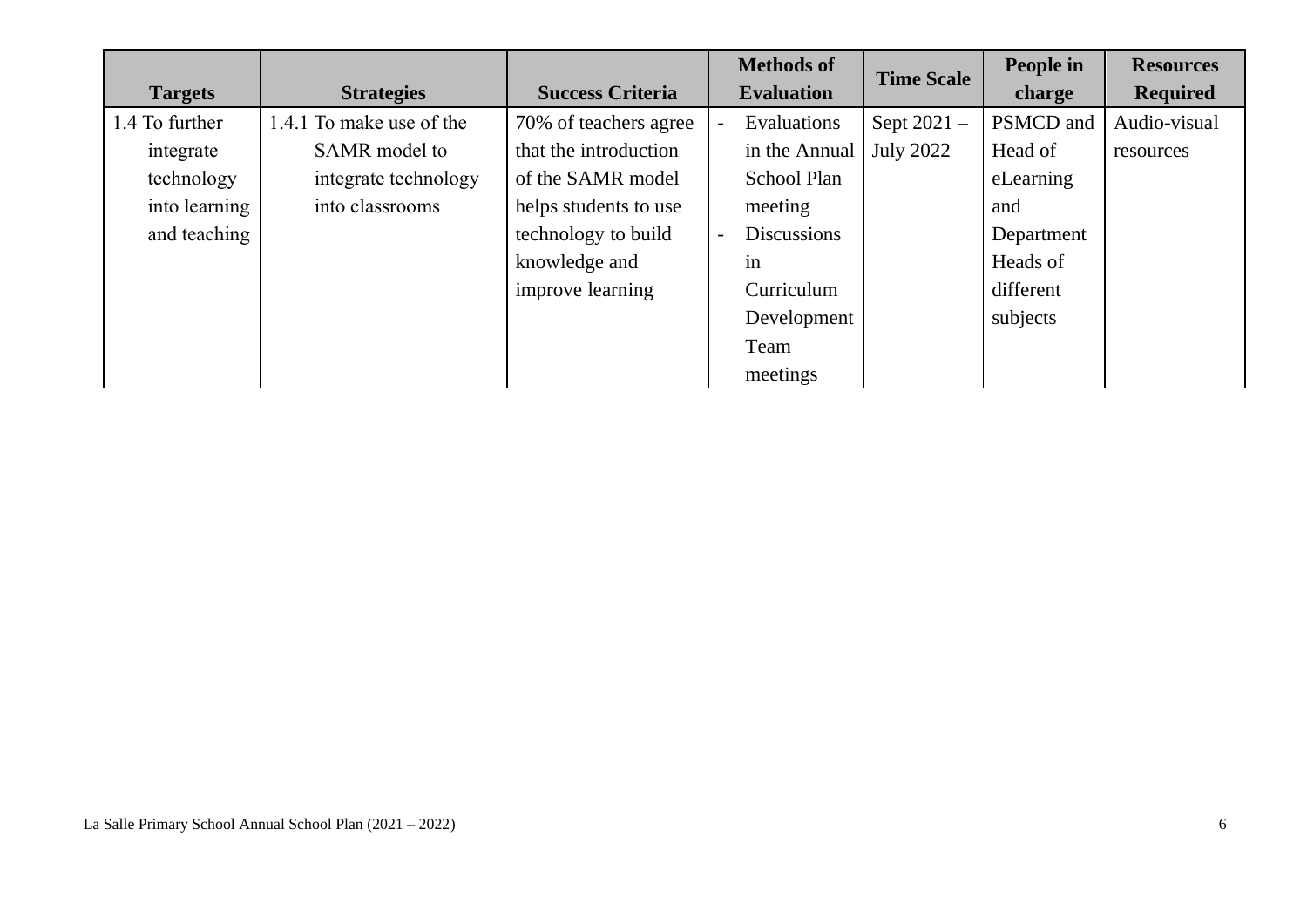|                    |                          |                                 |                  | <b>Methods of</b>  | <b>Time Scale</b> | People in  | <b>Resources</b> |
|--------------------|--------------------------|---------------------------------|------------------|--------------------|-------------------|------------|------------------|
| <b>Targets</b>     | <b>Strategies</b>        | <b>Success Criteria</b>         |                  | <b>Evaluation</b>  |                   | charge     | <b>Required</b>  |
| 2.1 To further     | 2.1.1 To enhance peer    | 70% of teachers                 | $\omega_{\rm c}$ | Oral               | Sept 2021         | PSMCD and  | Resources of     |
| enhance inquiry-   | learning through         | agree that students             |                  | feedback and       | $-$ July 2022     | Department | group            |
| based learning     | collaborative effort,    | achieve better                  |                  | discussions in     |                   | Heads of   | projects         |
| for students       | group projects,          | performance                     |                  | the panel          |                   | different  |                  |
|                    | performances and         | through mutual                  |                  | meetings of        |                   | subjects   |                  |
|                    | competitions             | learning                        |                  | each subject       |                   |            |                  |
|                    |                          |                                 |                  | Evaluations        |                   |            |                  |
|                    |                          |                                 |                  | in the Annual      |                   |            |                  |
|                    |                          |                                 |                  | School Plan        |                   |            |                  |
|                    |                          |                                 |                  | meeting            |                   |            |                  |
| 2.2 To cultivate a | 2.2.1 To further enhance | 70% of teachers                 | $\omega$         | Oral               | Sept 2021         | PSMCD and  | Digital          |
| collaborative      | online collaborative     | agree that                      |                  | feedback and       | $-$ July 2022     | Department | Resources,       |
| culture among      | culture using            | digital tools                   |                  | discussions in     |                   | Heads of   | online           |
| students           | Google Classroom         | foster instant                  |                  | the panel          |                   | different  | platforms        |
|                    |                          | communication                   |                  | meetings of        |                   | subjects   |                  |
|                    |                          | and                             |                  | each subject       |                   |            |                  |
|                    |                          | collaboration                   | $\omega$         | Evaluations        |                   |            |                  |
|                    |                          | among students                  |                  | in the Annual      |                   |            |                  |
|                    |                          | More than 60%<br>$\blacksquare$ |                  | <b>School Plan</b> |                   |            |                  |
|                    |                          | of students                     |                  | meeting            |                   |            |                  |
|                    |                          | agree that using                | $\blacksquare$   | Class              |                   |            |                  |
|                    |                          | Google                          |                  | Teachers'          |                   |            |                  |
|                    |                          | Classroom has                   |                  | feedback           |                   |            |                  |

## **2. Major Concern: To engage in collective inquiry and sharing to improve learning and teaching efficacy**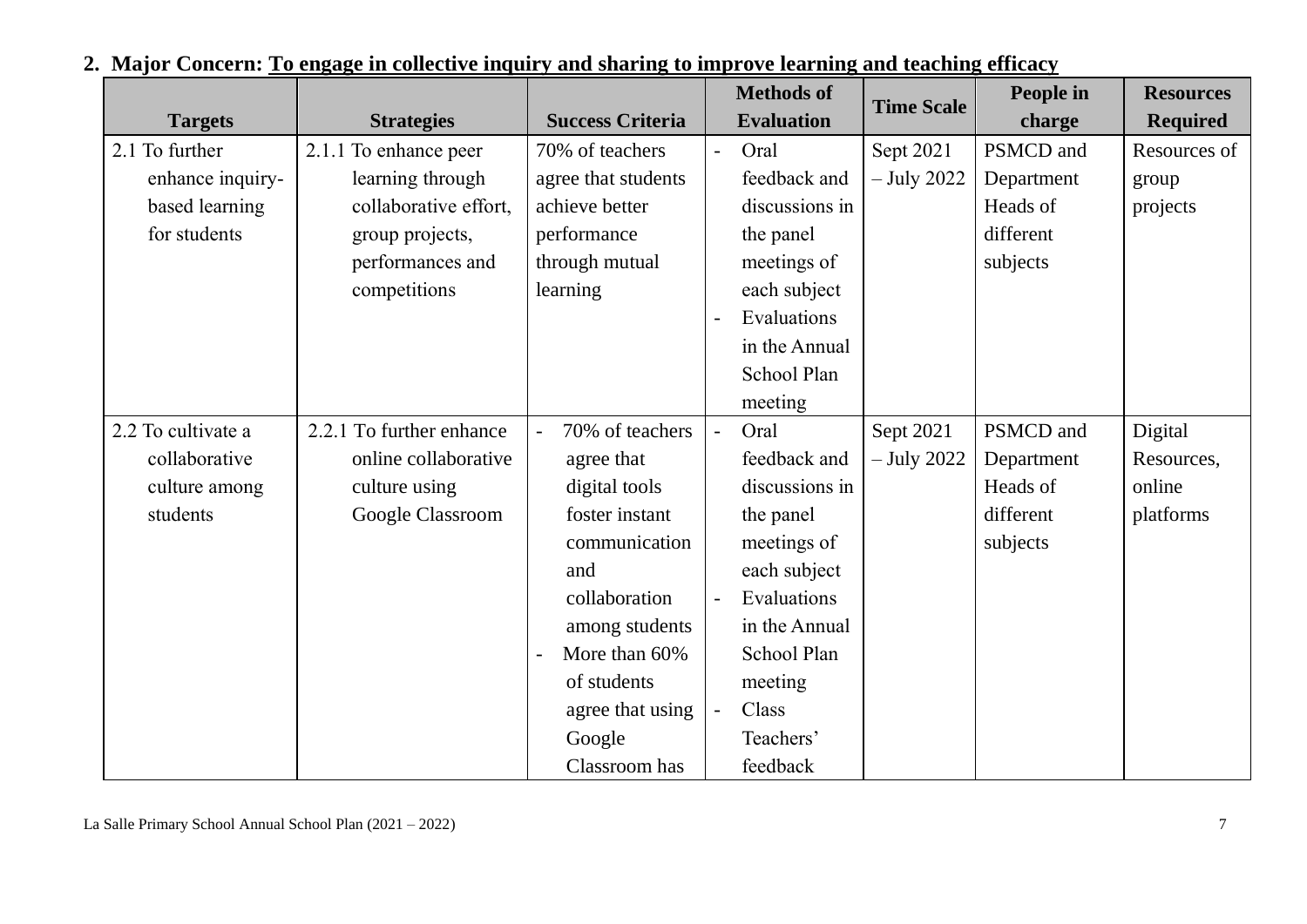|                |                           |                         | <b>Methods of</b>             | <b>Time Scale</b> | People in      | <b>Resources</b> |
|----------------|---------------------------|-------------------------|-------------------------------|-------------------|----------------|------------------|
| <b>Targets</b> | <b>Strategies</b>         | <b>Success Criteria</b> | <b>Evaluation</b>             |                   | charge         | <b>Required</b>  |
|                |                           | cultivated a            | after having                  |                   |                |                  |
|                |                           | collaborative           | discussions                   |                   |                |                  |
|                |                           | culture                 | with students                 |                   |                |                  |
| 2.3 To promote | 2.3.1 To enhance teaching | 70% of teachers         | Evaluations<br>$\blacksquare$ | Sept 2021         | Vice Principal | Collaborative    |
| professional   | efficacy through          | agree that teacher      | in the Annual                 | $-$ July 2022     | (Curriculum)   | Lesson           |
| development    | collaborative lesson      | collaboration help      | School Plan                   |                   | & PSMCD        | planning         |
| among teachers | preparation, lesson       | to increase student     | meeting                       |                   |                | documents        |
|                | observation and           | learning and            |                               |                   |                |                  |
|                | mentorship                | achievement             |                               |                   |                |                  |
|                | programme                 |                         |                               |                   |                |                  |
|                |                           |                         |                               |                   |                |                  |
|                | 2.3.2 To further          | 70% of teachers         | <b>Discussions</b>            | Sept 2021         | Vice Principal | Schedule of      |
|                | collaborate with La       | agree that the          | in                            | $-$ July 2022     | (Staff)        | the meetings     |
|                | Salle College in the      | collaboration with      | Curriculum                    |                   | (Curriculum)   |                  |
|                | teaching and              | LSC help teachers       | Development                   |                   |                |                  |
|                | learning of core          | understand the          | Team                          |                   |                |                  |
|                | subjects, as well as      | needs and               | meetings                      |                   |                |                  |
|                | Physical Education,       | performance of the      |                               |                   |                |                  |
|                | Music and                 | students                |                               |                   |                |                  |
|                | Mathematics in            |                         |                               |                   |                |                  |
|                | English                   |                         |                               |                   |                |                  |
|                |                           |                         |                               |                   |                |                  |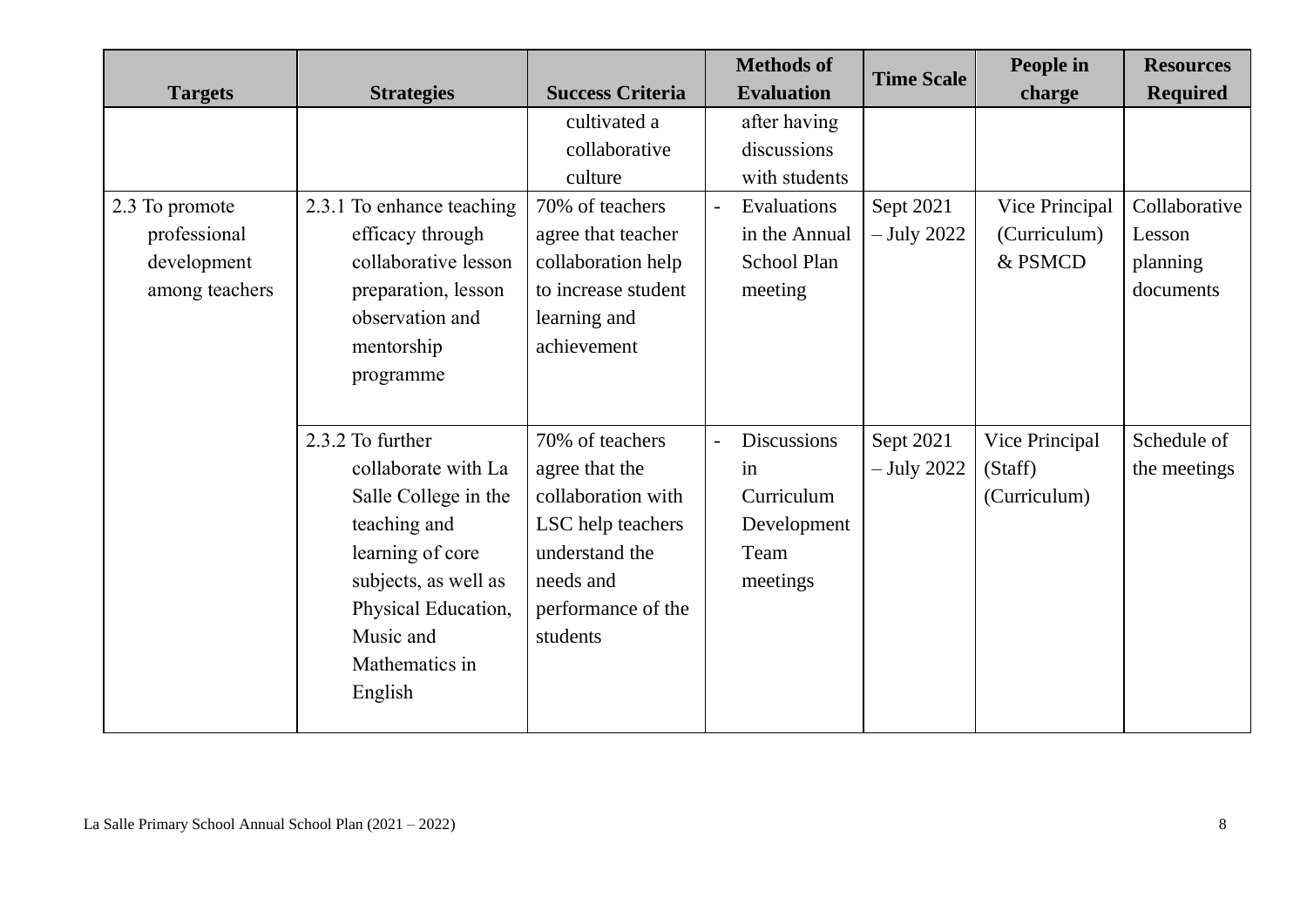|                |                         |                         | <b>Methods of</b>        |                   | <b>Time Scale</b> | People in | <b>Resources</b> |
|----------------|-------------------------|-------------------------|--------------------------|-------------------|-------------------|-----------|------------------|
| <b>Targets</b> | <b>Strategies</b>       | <b>Success Criteria</b> |                          | <b>Evaluation</b> |                   | charge    | <b>Required</b>  |
| 2.4 To further | 2.4.1 To empower middle | 70% of teachers         | $\overline{\phantom{0}}$ | Evaluations       | Sept 2021         | Principal |                  |
| strengthen the | managers and            | agree that high         |                          | in the Annual     | $-$ July 2022     |           |                  |
| collaborative  | APSM ranked             | involvement in the      |                          | School Plan       |                   |           |                  |
| school culture | teachers                | school increases        |                          | meeting           |                   |           |                  |
|                |                         | the sense of            |                          |                   |                   |           |                  |
|                |                         | belonging               |                          |                   |                   |           |                  |
|                |                         |                         |                          |                   |                   |           |                  |
|                |                         |                         |                          |                   |                   |           |                  |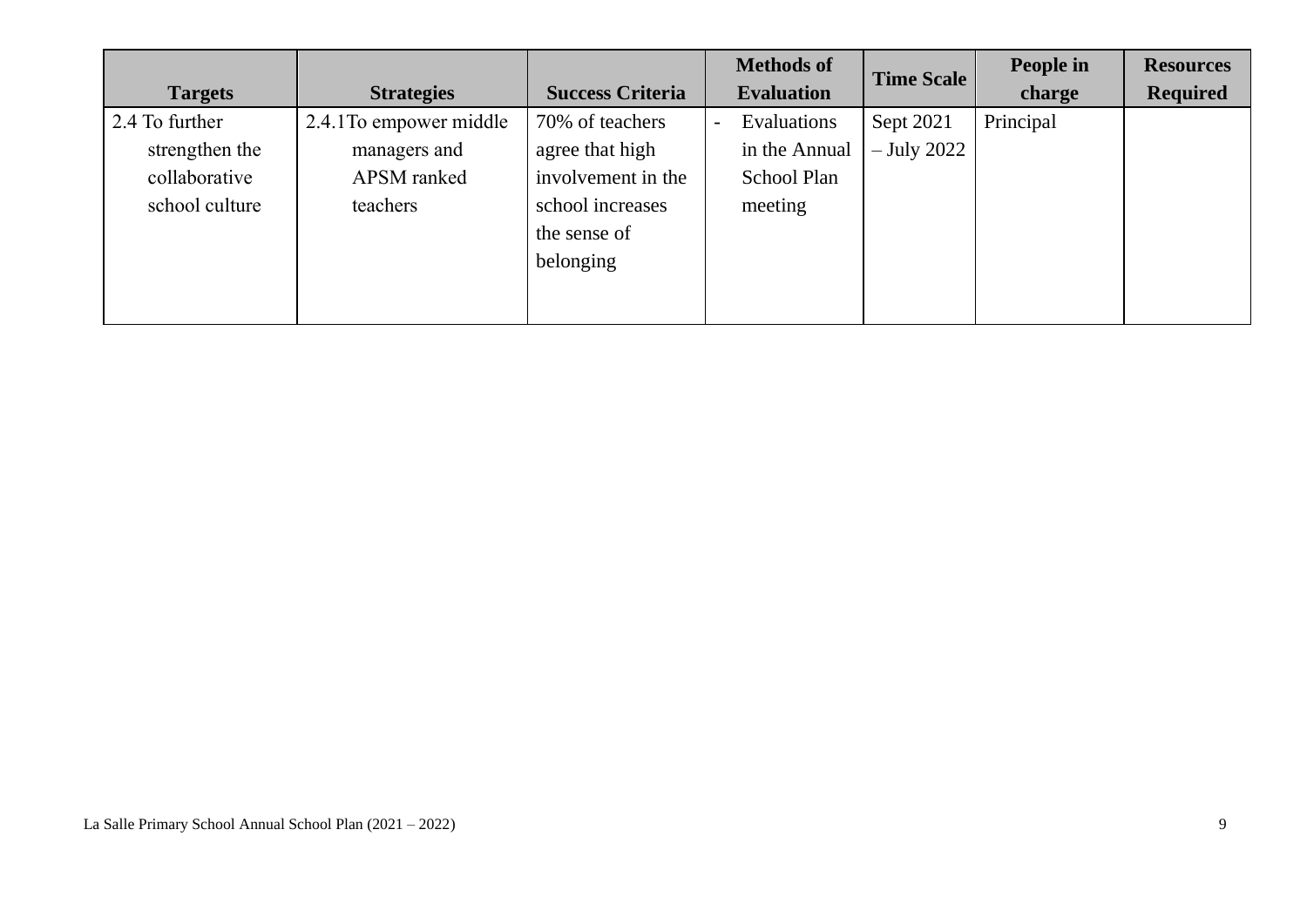|  |  | 3. Major Concern: To nurture our boys to become 'bona fide' Lasallians |
|--|--|------------------------------------------------------------------------|
|  |  |                                                                        |

|                  |                            |                         |                | <b>Methods of</b> | <b>Time Scale</b> | People in           | <b>Resources</b> |
|------------------|----------------------------|-------------------------|----------------|-------------------|-------------------|---------------------|------------------|
| <b>Targets</b>   | <b>Strategies</b>          | <b>Success Criteria</b> |                | <b>Evaluation</b> |                   | charge              | <b>Required</b>  |
| 3.1 To reinforce | 3.1.1 To cultivate the     | 70% of RK teachers      | $\blacksquare$ | Oral              | Sept $2021 -$     | Religious           | Resources of     |
| the Lasallian    | Lasallian spirit of faith  | agree that the          |                | feedback and      | <b>July 2022</b>  | Knowledge           | activities       |
| spirit of faith, | in the Religious           | Religious Knowledge     |                | discussions       |                   | <b>Panel Chairs</b> |                  |
| zeal and         | Knowledge lessons          | lessons and activities  |                | in the R.K.       |                   |                     |                  |
| community        |                            | help to cultivate the   |                | panel             |                   |                     |                  |
|                  |                            | Lasallian spirit of     |                | meetings          |                   |                     |                  |
|                  |                            | faith                   |                |                   |                   |                     |                  |
|                  |                            |                         |                |                   |                   |                     |                  |
| 3.2 To act with  | 3.2.1 To carry out service | 60% of students agree   | $\blacksquare$ | Feedback          | Sept $2021 -$     | Student             | Student          |
| good manners     | learning serving the       | that they are aware of  |                | from students     | <b>July 2022</b>  | Guidance            | Guidance         |
|                  | needy with zeal and        | their communities and   | $\blacksquare$ | Teachers'         |                   | Personnel           | Service          |
|                  | community                  | become more             |                | observations      |                   |                     | Grant and        |
|                  |                            | conscientious           | $\blacksquare$ | Survey            |                   |                     | <b>NGOs</b>      |
|                  |                            | individuals             |                |                   |                   |                     |                  |
|                  |                            |                         |                |                   |                   |                     |                  |
|                  |                            |                         |                |                   |                   |                     |                  |